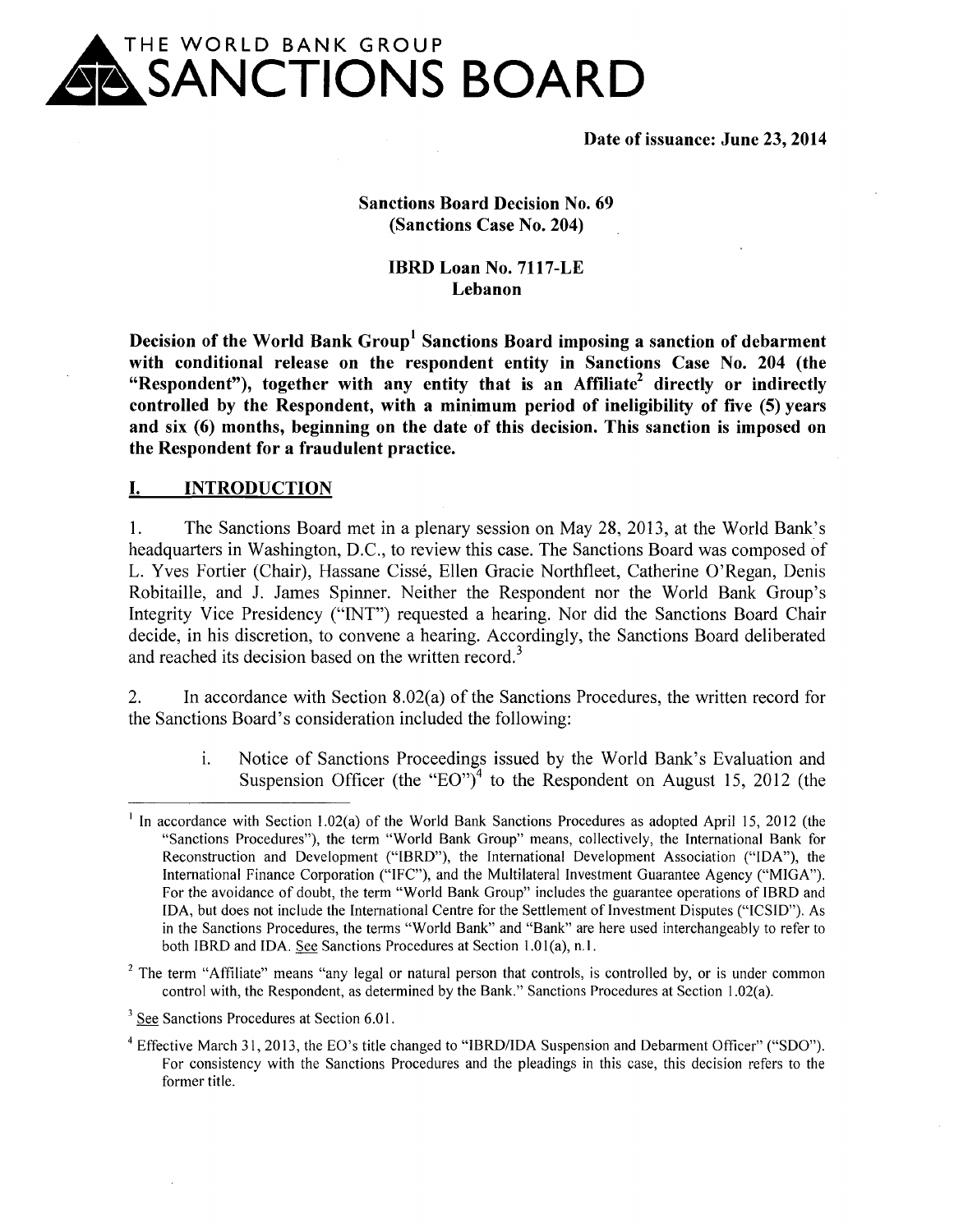"Notice"), appending the Statement of Accusations and Evidence (the "SAE") presented to the EO by INT, dated June 25, 2012;

- ii. Explanation submitted by the Respondent to the EO on September 24, 2012 (the "Explanation");
- iii. Response submitted by the Respondent to the Secretary to the Sanctions Board on November 20, 2012 (the "Response"); and
- iv. Reply submitted by INT to the Secretary to the Sanctions Board on January 10, 2013 (the "Reply").

3. Pursuant to Sections 4.0l(c), 9.01, and 9.04 of the Sanctions Procedures, the EO recommended debarment with conditional release for the Respondent, together with any entity that is an Affiliate directly or indirectly controlled by the Respondent. The EO recommended a minimum period of ineligibility of three (3) years, after which period the Respondent may be released from ineligibility only if the Respondent has, in accordance with Section 9.03 of the Sanctions Procedures, demonstrated to the World Bank Group's Integrity Compliance Officer that it has (i) taken appropriate remedial measures to address the sanctionable practices for which it has been sanctioned and (ii) adopted and implemented an effective integrity compliance program in a manner satisfactory to the Bank.

4. Effective August 15, 2012, pursuant to Section 4.02(a) of the Sanctions Procedures, the EO temporarily suspended the Respondent, together with any entity that is an Affiliate directly or indirectly controlled by the Respondent from eligibility to (i) be awarded or otherwise benefit from a Bank-financed contract, financially or in any other manner;  $\frac{5}{1}$  (ii) be a nominated sub-contractor, consultant, manufacturer or supplier, or service provider  $\delta$  of an otherwise eligible firm being awarded a Bank-financed contract; and (iii) receive the proceeds of any loan made by the Bank or otherwise participate further in the preparation or implementation of any project or program financed by the Bank and governed by the Bank's Procurement Guidelines, Consultant Guidelines, or Anti-Corruption Guidelines (referred to

<sup>&</sup>lt;sup>5</sup> For the avoidance of doubt, the scope of ineligibility to be awarded a contract will include, without limitation, (i) applying for prequalification, expressing interest in a consultancy, and bidding, either directly or as a nominated sub-contractor, nominated consultant, nominated manufacturer or supplier, or nominated service provider, in respect of such contract, and (ii) entering into an addendum or amendment introducing a material modification to any existing contract. See Sanctions Procedures at Section 9.01 $(c)(i)$ , n.16.

<sup>&</sup>lt;sup>6</sup> A nominated sub-contractor, consultant, manufacturer or supplier, or nominated service provider (different names are used depending on the particular bidding document) is one which has been: (i) included by the bidder in its prequalification application or bid because it brings specific and critical experience and knowhow that allow the bidder to meet the qualification requirements for the particular bid; or (ii) appointed by the Borrower. See Sanctions Procedures at Section  $9.01(c)(ii)$ , n.17.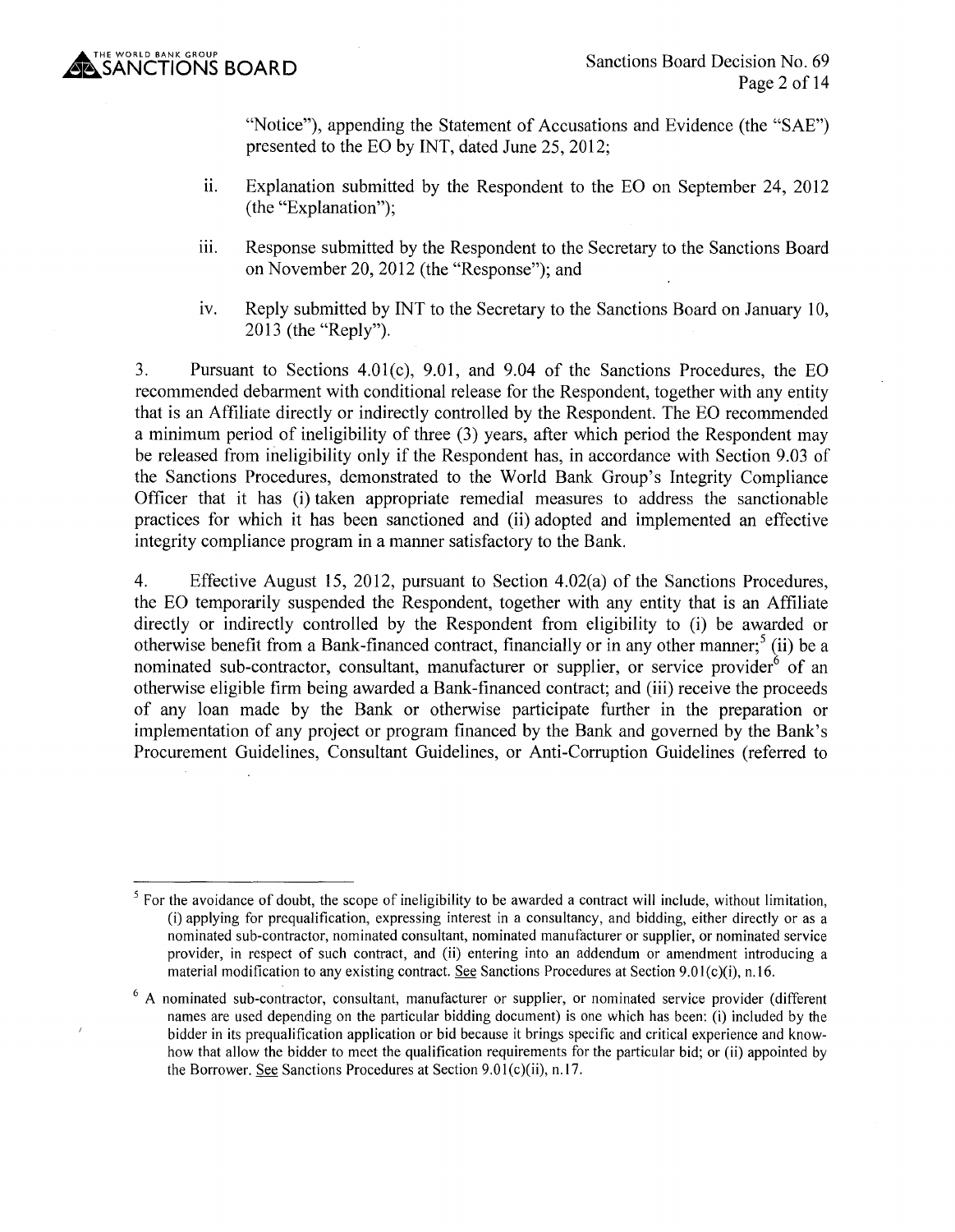collectively as "Bank-Financed Projects")<sup>7</sup> pending the final outcome of the sanctions proceedings.

### **II. GENERAL BACKGROUND**

5. This case arises in the context of the Ba'albeck Water and Wastewater Project (the "Project") in Lebanon. On September 26, 2002, IBRD and the Lebanese Republic entered into a loan agreement to provide US\$43,530,000 to finance the Project. On the same day, IBRD entered into a project agreement with Lebanon's implementing agency for the Project (the "Project Agreement"). The Project sought to (i) develop and strengthen the institutional capacity of specified city water authorities, (ii) improve access to satisfactory water supply and wastewater services, (iii) involve the private sector in the operation and maintenance of the water and wastewater facilities, and (iv) rationalize the use of water through the introduction of water meters.

6. In May 2010, the implementing agency for the Project issued bidding documents for a contract for the operation and maintenance of water and sewerage works (the "Contract"). The bidding documents required each bidder to provide documentation of, inter alia, experience within the preceding ten years as a prime contractor of at least two potable water or wastewater infrastructure projects, each of them being either (i) an operation and management project with a minimum contract value of US\$1,000,000 per year, or (ii) a construction project with a minimum contract value of US\$5,000,000. For projects executed outside of Lebanon, the bidding documents required bidders to submit legally certified copies of project contracts and copies of bank guarantees to support their project references.

7. On July 5, 2010, the Respondent submitted a bid for the Contract (the "Bid"), which included a record of experience listing up to twenty-one sewer and water network projects. Of the listed projects, the largest by far was a contract for the construction of sewerage-related facilities in Ukraine, purportedly valued at US\$36,618,000, and executed between February 3, 2005, and August 3, 2008 (the "Ukraine Project"). The Bid appended three documents purportedly relating to the Respondent's work on the Ukraine Project: an experience certificate, an unsigned project contract, and a performance bank guarantee (collectively, "the Experience Documents"). The Respondent submitted the Bid through its chairman and general manager (the "Chairman"), who was its authorized signatory for the Bid. The Respondent ultimately received and executed the Contract, which was valued at US\$2, 120,000.

8. Between January 19, 2012, and March 16, 2012, INT contacted representatives of the purported issuers of the Experience Documents<sup>8</sup> to check the authenticity of each document.

 $<sup>7</sup>$  For the avoidance of doubt, the term "Bank-Financed Projects" includes activities financed through trust funds</sup> administered by the Bank to the extent governed by said Guidelines. Sanctions Procedures at Section  $1.01(c)(i)$ , n.3.

<sup>&</sup>lt;sup>8</sup> For clarity, this decision refers to the purported counterparty to the unsigned project contract as a "purported" issuer."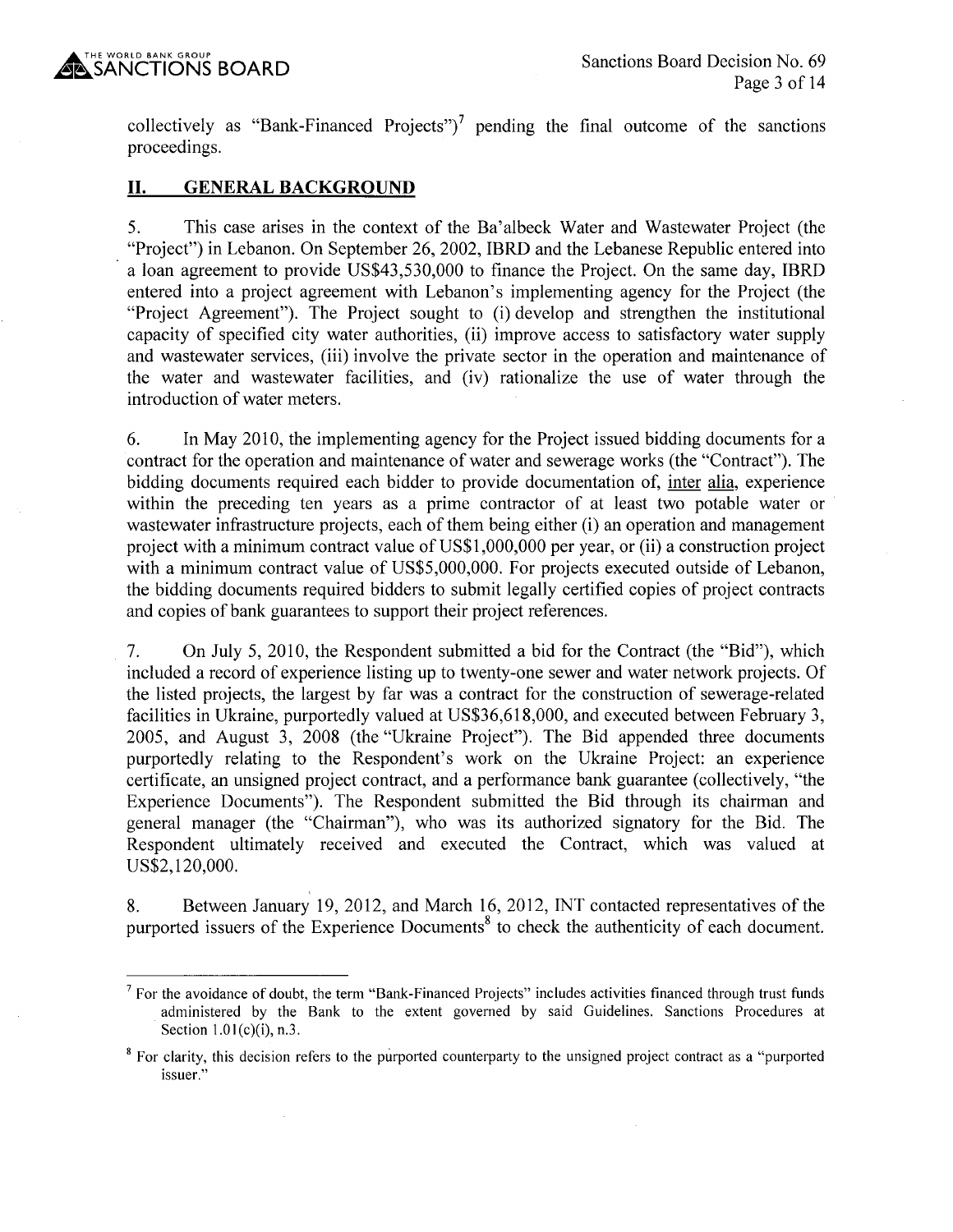Based on statements by the purported issuers, INT alleges that the Respondent engaged in fraudulent practices by knowingly or recklessly submitting forged documents with the Bid.

# **III. APPLICABLE STANDARDS OF REVIEW**

9. Pursuant to Section 8.02(b)(i) of the Sanctions Procedures, the Sanctions Board determines whether the evidence presented by INT, as contested by a respondent, supports the conclusion that it is "more likely than not" that the respondent engaged in a sanctionable practice. Section 8.02(b)(i) defines "more likely than not" to mean that, upon consideration of all the relevant evidence, a preponderance of the evidence supports a finding that the respondent engaged in a sanctionable practice. As set forth in Section 7.01 of the Sanctions Procedures, formal rules of evidence do not apply; and the Sanctions Board has discretion to determine the relevance, materiality, weight, and sufficiency of all evidence offered.

10. Under Section 8.02(b )(ii) of the Sanctions Procedures, INT bears the initial burden of proof to present evidence sufficient to establish that it is more likely than not that a respondent engaged in a sanctionable practice. Upon such a showing by INT, the burden of proof shifts to the respondent to demonstrate that it is more likely than not that its conduct did not amount to a sanctionable practice.

11. The alleged sanctionable practice in this case has the meaning set forth in the World Bank's Guidelines: Procurement under IBRD Loans and IDA Credits (January 1995, revised in January and August 1996, September 1997, and January 1999) (the "January 1999 Procurement Guidelines"), which the Project Agreement specified would govern the procurement of all goods and works required for the Project, and whose definition of fraudulent practice was replicated in the bidding documents for the Contract. Paragraph  $1.15(a)(ii)$  of these guidelines defines the term "fraudulent practice" as "a misrepresentation of facts in order to influence a procurement process or the execution of a contract to the detriment of the Borrower." This definition does not include an explicit mens rea requirement such as the "knowing or reckless" standard adopted by the Bank from October 2006 onward.<sup>9</sup> However, the legislative history of the Bank's various definitions of "fraudulent practice" reflects that the October 2006 incorporation of the "knowing or reckless" standard was intended only to make explicit the pre-existing standard for mens rea, not to articulate a new limitation.<sup>10</sup> Accordingly, the Sanctions Board has held that the "knowing or reckless" standard may be implied under the pre-October 2006 definitions.<sup>11</sup>

 $\hat{\boldsymbol{\gamma}}$ 

<sup>9</sup> See, e.g., Guidelines: Procurement Under IBRD Loans and IDA Credits (May 2004, rev. October 2006) at para. 1.14(a)(ii) (defining "fraudulent practice" as "any act or omission, including a misrepresentation, that knowingly or recklessly misleads, or attempts to mislead, a party to obtain a financial or other benefit or to avoid an obligation") (emphasis added).

 $10$  See Sanctions Board Decision No. 41 (2010) at para. 75.

 $11$  Id.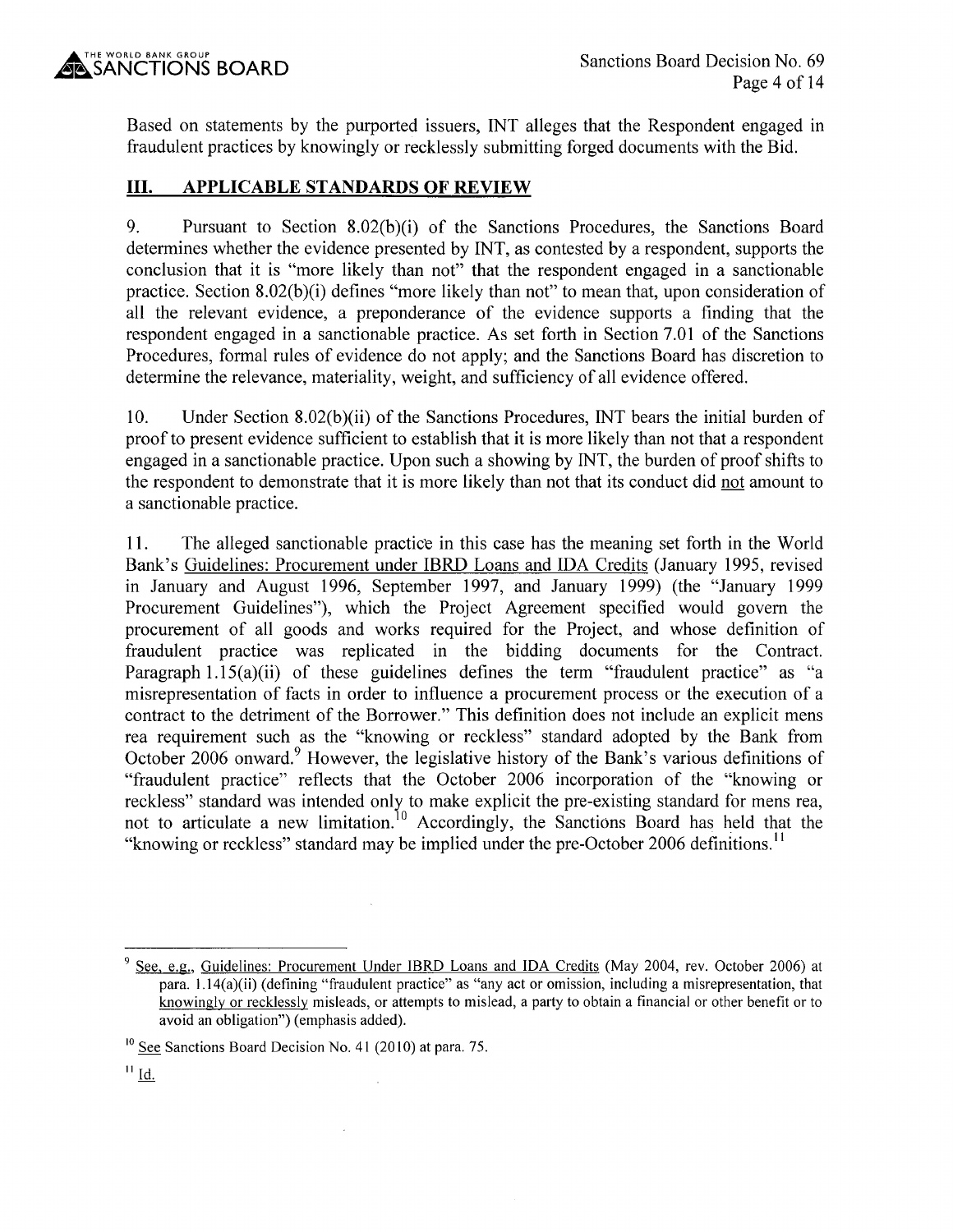### **IV. PRINCIPAL CONTENTIONS OF THE PARTIES**

#### **A. INT's Principal Contentions in the SAE**

12. INT submits that it is more likely than not that the Respondent engaged in fraudulent practices by knowingly or recklessly submitting the forged Experience Documents with the Bid. INT asserts that the purported issuers of the Experience Documents confirmed that the documents were forgeries and identified indicia of falsity on the face of the documents. INT also asserts that the repetitive nature of the Respondent's manipulation and fabrication of documents shows that the Respondent acted knowingly or at least recklessly. Finally, INT contends that the Respondent's submission of the forged Experience Documents was intended to influence the procurement process by misleading the implementing agency for the Project into believing that the Bid complied with all bidding requirements; and caused detriment to the member country concerned by, inter alia, depriving it of the benefit of a fair procurement process.

13. INT submits that aggravation is warranted for the repetitive nature of the Respondent's fraudulent acts and the Respondent's failure to respond to INT's questions regarding the Experience Documents. INT asserts that no mitigating factors apply.

#### **B. The Respondent's Principal Contentions in the Explanation and Response**

14. The Respondent requests a withdrawal of the Notice and termination of the temporary suspension. The Respondent asserts that it successfully executed the Contract in accordance with the purposes of the loan and with due diligence and efficiency, as the implementing agency for the Project confirmed. The Respondent contends that it acted with the utmost honesty and integrity and never misused funds associated with the Project, despite difficulties encountered because of the nature of the region, the work, and the local economic and political situation.

15. Although the Respondent does not directly address any sanctioning factors, it asserts that it fully and transparently cooperated with INT and provided the documents that INT had requested. The Respondent also claims that its general assembly of shareholders convened to adopt a code of ethics and endorse a compliance program in order to reconfirm its expectations of honest and ethical conduct and comply with the World Bank's standards. Finally, the Respondent states that it "feels sorry for the current situation" and wishes to avoid any misunderstanding with the Bank.

#### **C. INT's Principal Contentions in the Reply**

16. INT submits that despite the Respondent's request for withdrawal of the Notice, the Respondent has not disputed that it engaged in fraudulent practices and does not address INT's evidence of fraud. INT further contends that none of the Respondent's arguments provide a basis for withdrawal of the Notice or mitigation of the EO's recommended sanction. Specifically, INT asserts that the Respondent's asserted performance under the Contract is not a defense; the Respondent's code of ethics does not appear to address the Respondent's bidding practices or to be accompanied by sufficient controls; the Respondent provided only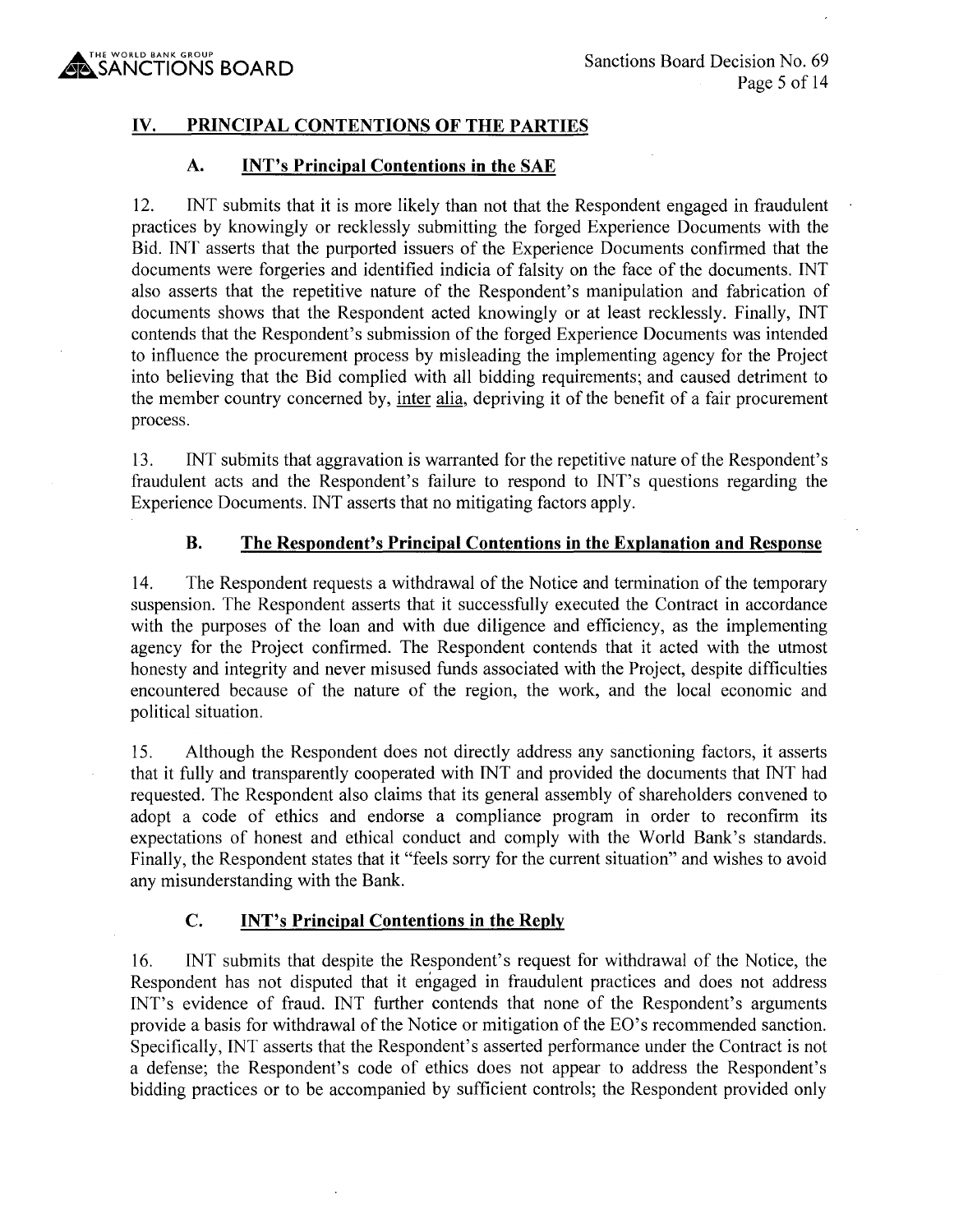limited cooperation with INT's investigation; and the Respondent's expression of remorse falls short of an admission of wrongdoing.

## **V. THE SANCTIONS BOARD'S ANALYSIS AND CONCLUSIONS**

1 7. The Sanctions Board will first consider whether the record supports a finding that it is more likely than not that the Respondent's Chairman engaged in fraudulent practices. The Sanctions Board will then consider whether the Respondent may be held liable for the Chairman's acts. Finally, the Sanctions Board will determine what sanctions, if any, should be imposed on the Respondent.

# **A. Evidence of Fraudulent Practice**

18. In accordance with the definition of fraudulent practice under the January 1999 Procurement Guidelines, INT bears the initial burden to show that it is more likely than not that the Respondent (i) made a misrepresentation of facts (ii) that was knowing or reckless (iii) in order to influence a procurement process or the execution of a contract (iv) to the detriment of the Borrower.

## 1. Misrepresentation of facts

19. In a number of past decisions finding that respondents had submitted forged bid documents, the Sanctions Board relied primarily on written statements from the parties named in or supposedly issuing the allegedly fraudulent documents, as well as the respondents' own admissions.<sup>12</sup> Additional corroborating evidence in past cases has included various indicia of falsity on the face of the document in question.<sup>13</sup> In the present case, the record contains written statements from representatives of the purported issuers of the Experience Documents denying the authenticity of the documents and asserting various indicia of falsity on the face of the documents. For example, the purported signatory of the experience certificate stated that the signature, letterhead, and registration details were inauthentic. With respect to the unsigned project contract, the representative of the purported issuer noted that the document identified him as the signatory at a time that predated his employment with the purported issuer, and also indicated an irregularity with regard to the stamping of the document. Finally, with respect to the performance bank guarantee, a letter co-signed by the purported signatory

 $12$  See, e.g., Sanctions Board Decision No. 2 (2008) at para. 4 (stating that the Sanctions Board "relied primarily" on a written statement from the purported issuer of the documents at issue that the documents had been forged, as well as the respondent's oral and written admissions, in finding that the respondent had engaged in fraudulent practices by forging documents); see also Sanctions Board Decision No. 61 (2013) at para. 21 (considering the written denials of authenticity by the purported issuers and signatories of the documents at issue, as well as the additional indicia of falsity on the face of the documents and the respondents' tacit acknowledgement that the documents are inauthentic, in finding that the documents were forged).

 $13$  See, e.g., Sanctions Board Decision No. 52 (2012) at paras. 20-21 (finding a bid security to have been forged where the respondent admitted to using "false documentation" for the contract; and the bank that had purportedly issued the bid security confirmed in writing that it had not issued the document and also identified several errors, including the lack of a bid security number and specific bid code, as always included in its bid securities, and a different font size from the one regularly used).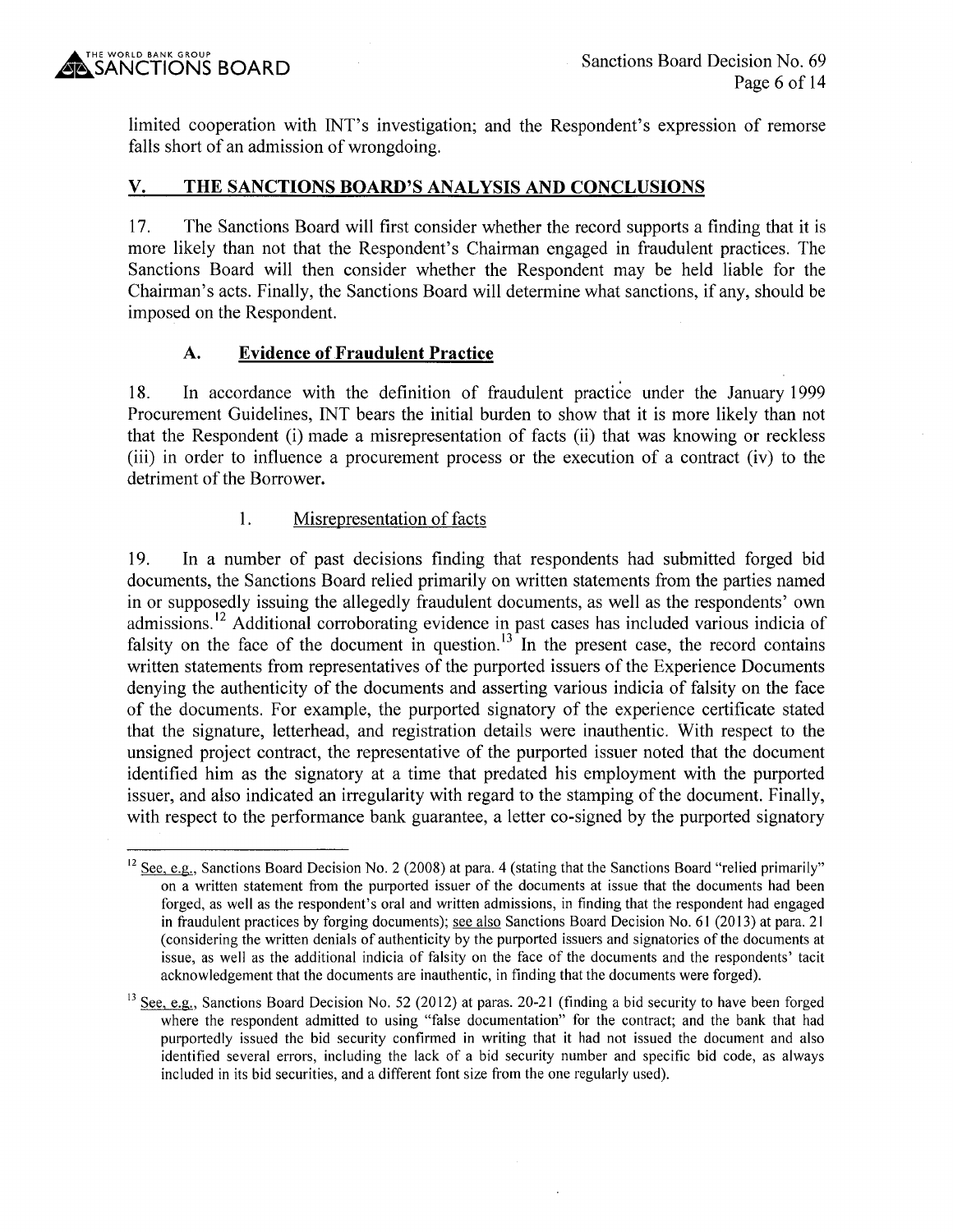and the purported issuer's chairman of the board stated that the purported issuer had never had any relationship with the Respondent, and identified various irregularities in the document's letterhead, seal, and format.

20. Considering the written statements from the purported issuers confirming that the Experience Documents were forged and identifying additional indicia of falsity on the face of the documents, which the Respondent does not directly address or counter, the Sanctions Board finds that it is more likely than not that the Experience Documents were forged and therefore constituted misrepresentations in the Bid.

## 2. Made knowingly or recklessly

21. INT alleges that the Respondent acted knowingly or at least recklessly in submitting the forged Experience Documents. The Sanctions Procedures recognize the Sanctions Board's discretion to infer knowledge on the part of a respondent from circumstantial evidence; and state broadly that any kind of evidence may form the basis of conclusions reached by the Sanctions Board.<sup>14</sup>

22. The record here supports a finding that the Respondent's Chairman knowingly submitted the forged Experience Documents with the Bid. As noted above at Paragraph 19, representatives of the purported issuers of the Experience Documents confirmed that the documents were forged and identified indicia of falsity on the face of each document. With respect to the experience certificate, which ostensibly attested to the Respondent's performance of works on the purported issuer's facilities in connection with the Ukraine Project, the purported issuer specifically denied that the Respondent had carried out the work as claimed. Given the claimed value of the Respondent's work on the Ukraine Project, which far exceeded the value of the other claimed work experience cited in the Bid, the Respondent's management may be expected to have known of the scope of any actual work – or lack thereof - on the Ukraine Project. The Respondent does not contest the veracity or credibility of the statements of the purported issuers, deny that the documents were forged, or provide any evidence that it did execute the Ukraine Project. On the basis of this record, the Sanctions Board finds that it is more likely than not that the Respondent did not execute the Ukraine Project as claimed in the Experience Documents, and that it is therefore more likely than not that the Chairman was aware that the Experience Documents were forgeries. Accordingly, the Sanctions Board finds sufficient evidence to infer that the Chairman acted knowingly in submitting the forged Experience Documents with its Bid for the Contract.

# 3. In order to influence a procurement process

23. The Sanctions Board has found sufficient evidence of intent to influence the procurement process where the record showed that the forged documents had been submitted in response to a tender requirement.<sup>15</sup> In the present case, the bidding documents for the

<sup>&</sup>lt;sup>14</sup> Sanctions Procedures at Section 7.01.

<sup>&</sup>lt;sup>15</sup> See, e.g., Sanctions Board Decision No. 54 (2012) at 28.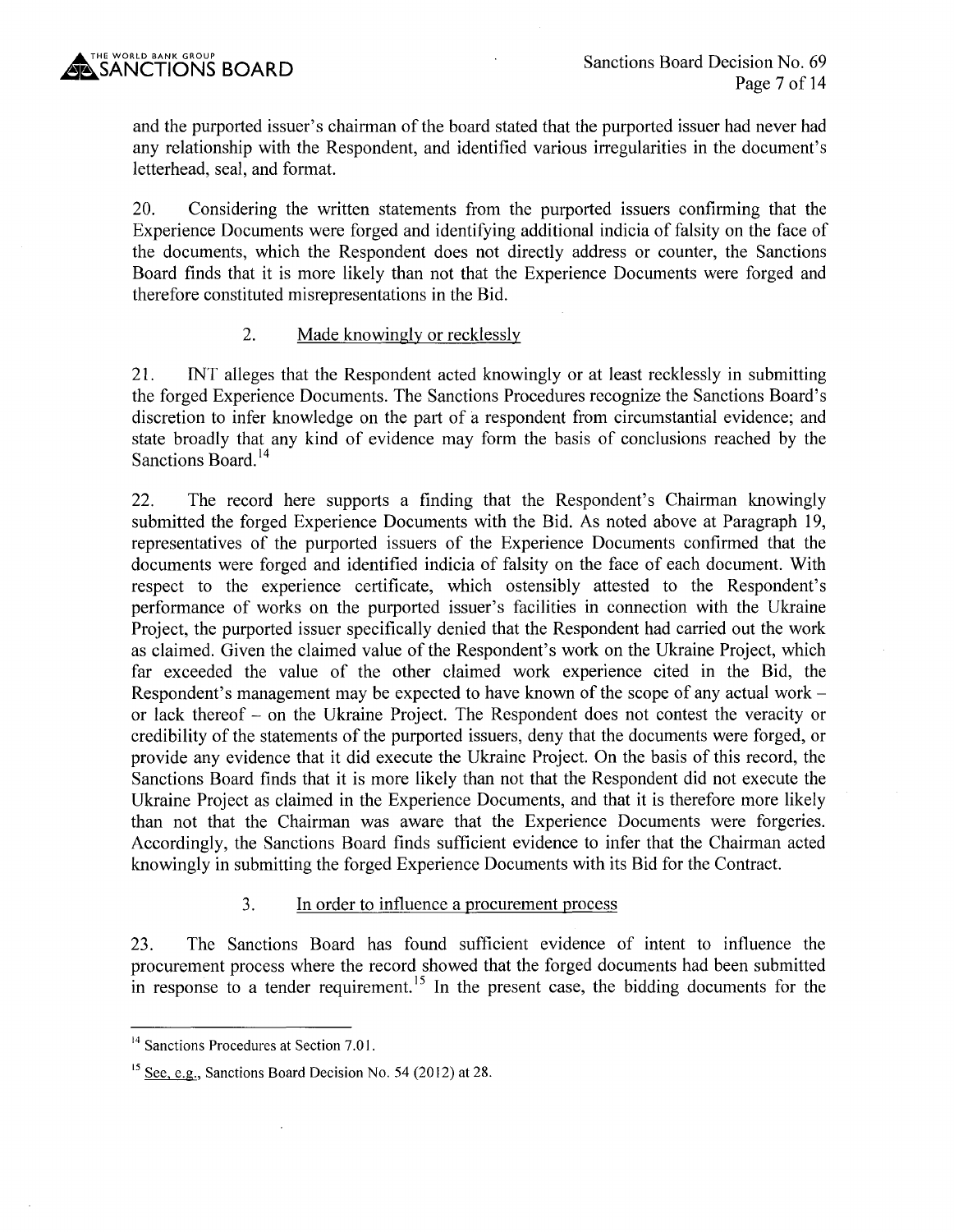Contract required bidders to have a certain minimum level of experience in order to qualify for the award of the Contract, and expressly required bidders to submit specific documents to support their stated experience. The record supports a finding that the Respondent's Chairman submitted the forged Experience Documents to satisfy this requirement and thereby enable the Respondent to avoid disqualification, bolster its apparent experience and competitiveness, and win the tender. Accordingly, the Sanctions Board finds that it is more likely than not that the misrepresentations were intended to influence the procurement process for the Contract.

## 4. To the detriment of the borrower

24. The Sanctions Board has previously held that detriment to a borrowing country may include intangible as well as tangible or quantifiable harms, such as where a respondent's use of forged documents served to distort the selection process; caused the borrower to expend resources to review and evaluate an invalid bid; and, in those instances where the respondents ultimately received the contract, misled the borrowers to contract with a bidder willing to engage in unethical behavior.<sup>16</sup> The record here reveals that the implementing agency for the Project expended time and resources to review the invalid Bid; and that the member country concerned was misled into contracting with a bidder that had engaged in unethical conduct. Accordingly, the Sanctions Board finds that it is more likely than not that the misrepresentations caused detriment to the member country concerned.

# **B. The Respondent's Liability for the Acts of the Chairman**

25. The record reveals that the Chairman acted as the Respondent's authorized representative and in the course and scope of his duties in submitting the Bid containing the forged Experience Documents. The Sanctions Board thus finds the Respondent directly and/or vicariously liable for the Chairman's fraudulent practice in the submission of the Bid for the Contract.<sup>17</sup>

26. For the reasons set out above, the Sanctions Board concludes that the evidence shows that it is more likely than not that the Respondent engaged in a fraudulent practice. The Sanctions Board must therefore determine an appropriate sanction for the Respondent.

<sup>&</sup>lt;sup>16</sup> See, e.g., Sanctions Board Decision No. 41 (2010) at para. 71; Sanctions Board Decision No. 47 (2012) at para. 29.

<sup>&</sup>lt;sup>17</sup> See Sanctions Board Decision No. 41 (2010) at para. 85 (finding direct and/or vicarious liability for the respondent firm, which bore responsibility for the conduct of the individual respondent who was the firm's president, owner, and sole shareholder); Sanctions Board Decision No. 52 (2012) at para. 32 (finding the respondent firm directly and/or vicariously liable for its chief executive officer's submission of a bid containing a forged bid security).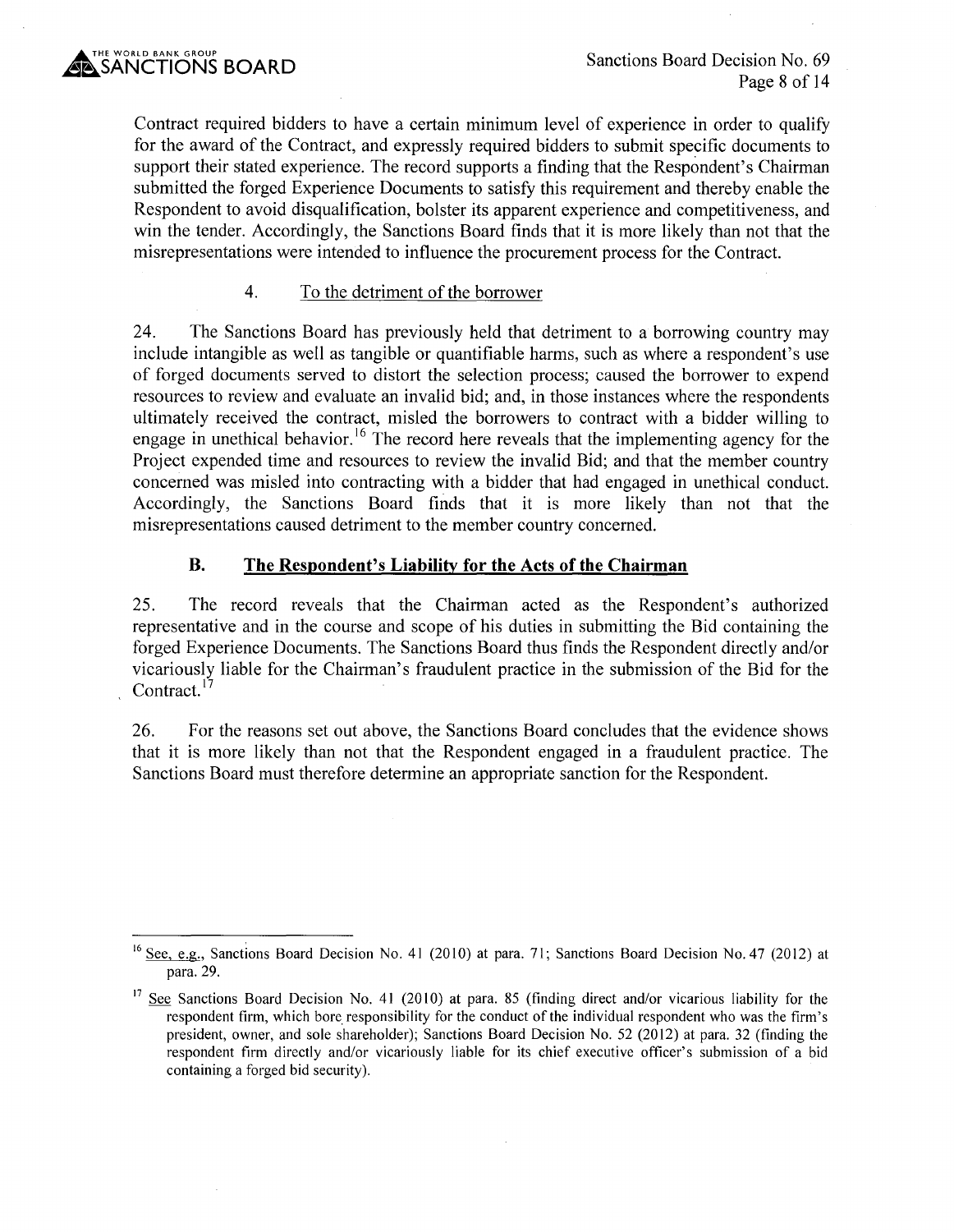

# **C. Sanctioning Analysis**

# 1. General framework for determination of sanctions

27. Where the Sanctions Board determines that it is more likely than not that a respondent engaged in a sanctionable practice, Section 8.0l(b) of the Sanctions Procedures requires the Sanctions Board to select and impose one or more appropriate sanctions from the range of possible sanctions identified in Section 9.01. The range of sanctions set out in Section 9.01 includes: (i) reprimand, (ii) conditional non-debarment, (iii) debarment, (iv) debarment with conditional release, and (v) restitution or remedy. As stated in Section 8.0l(b) of the Sanctions Procedures, the Sanctions Board is not bound by the EO's recommendations.

28. As reflected in Sanctions Board precedent, the Sanctions Board considers the totality of the circumstances and all potential aggravating and mitigating factors to determine an appropriate sanction.<sup>18</sup> The choice of sanction is not a mechanistic determination, but rather a case-by-case analysis tailored to the specific facts and circumstances presented in each case.<sup>19</sup>

29. The Sanctions Board is required to consider the factors set forth in Section 9 .02 of the Sanctions Procedures, which provides a non-exhaustive list of considerations. In addition, the Sanctions Board refers to the factors and principles set out in the World Bank Sanctioning Guidelines (the "Sanctioning Guidelines"). While the Sanctioning Guidelines themselves state that they are not intended to be prescriptive in nature, they provide guidance as to the types of considerations potentially relevant to a sanctions determination. The Sanctioning Guidelines further suggest potentially applicable ranges of increases or decreases from a proposed base sanction of debarment with the possibility of conditional release after three years.

30. Should the Sanctions Board impose a sanction on a respondent, it may also, pursuant to Section 9.04(b) of the Sanctions Procedures, impose appropriate sanctions on any Affiliate of the respondent.

# 2. Factors applicable in the present case

# a. Severity of the misconduct

31. Section 9.02(a) of the Sanctions Procedures requires consideration of the severity of the misconduct in determining the appropriate sanction. Section IV .A of the Sanctioning Guidelines identifies a repeated pattern of conduct, sophisticated means, and management's role in the misconduct as examples of severity.

32. *Repeated pattern of conduct:* INT asserts that the Respondent's submission of three forged documents merits aggravating treatment. Consistent with past precedent declining to apply aggravation for the one-time submission of multiple forged documents intended to comply with a particular bid requirement under one contract, the Sanctions Board does not

 $18$  See, e.g., Sanctions Board Decision No. 40 (2010) at para. 28.

 $19$  Sanctions Board Decision No. 44 (2011) at para. 56.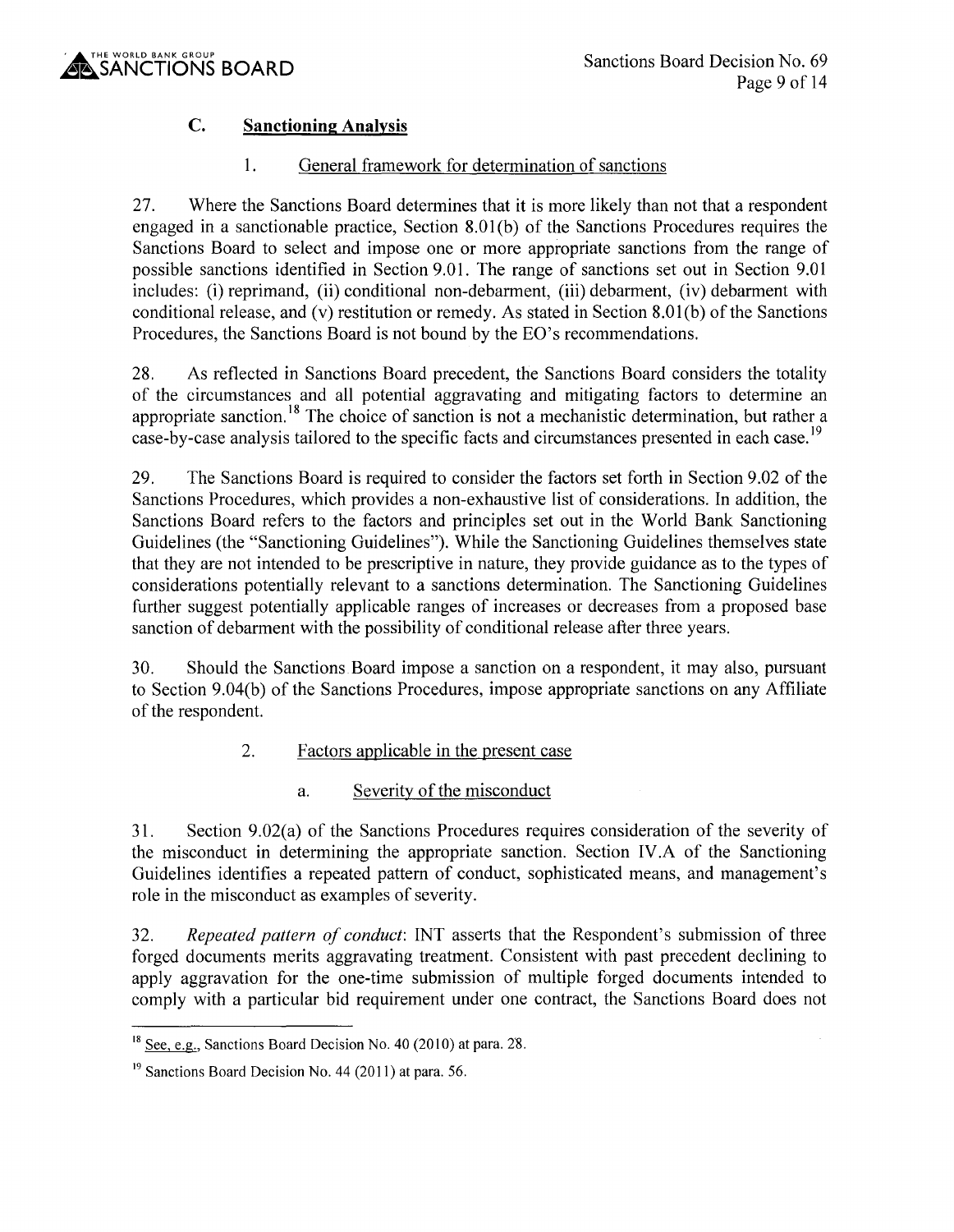find that the Respondent's simultaneous submission of the forged Experience Documents with its Bid for the Contract  $-$  all relating to the Respondent's purported experience with the Ukraine Project – constitutes an aggravating factor.<sup>2</sup>

33. *Sophisticated means:* Section IV.A.2 of the Sanctioning Guidelines states that aggravation may be warranted for sophisticated means based on, inter alia, "the complexity of the misconduct  $(e.g.,\n degree of planning, diversity of techniques applied, level of$ concealment)" and the number and type of people or organizations involved. The record shows that the Respondent forged three different types of official business documents, which were clearly drafted in an effort to avoid detection, including through the use of an inauthentic embassy stamp and forged signatures and seals. The Sanctions Board finds that aggravation is warranted on the basis of the record, which reveals considerable forethought and planning.

34. *Management's role in the misconduct:* Section IV.A.4 of the Sanctioning Guidelines states that this factor may apply "[i]f an individual within high-level personnel of the organization participated in, condoned, or was willfully ignorant of the misconduct." The Sanctions Board finds that aggravation is warranted for the involvement of the Respondent's Chairman, who signed and submitted the Bid attaching the forged Experience Documents.

#### b. Magnitude of harm

35. Section 9.02(b) of the Sanctions Procedures requires consideration of the magnitude of the harm caused by the misconduct in determining a sanction. As examples of such harm, Section IV.B of the Sanctioning Guidelines refers to poor contract implementation and delay, as well as harm to public safety or welfare. In the present case, the Respondent used the forged Experience Documents to circumvent an explicit bidding requirement designed to exclude unqualified contractors and identify bidders' relevant construction experience, and thereby exposed the member country concerned to serious operational and reputational risks in regard to the Project. Consistent with past precedent, the Sanctions Board finds that aggravation is warranted, notwithstanding the Respondent's claim that it applied best practices in implementing the Contract.<sup>21</sup>

#### c. Interference in the Bank's investigation

36. Section 9.02(c) of the Sanctions Procedures requires that the Sanctions Board consider "interference by the sanctioned party in the Bank's investigation." Section IV.C.1 of the Sanctioning Guidelines describes this factor as including "[d]eliberately destroying, falsifying, altering, or concealing evidence material to the investigation or making false statements to

<sup>&</sup>lt;sup>20</sup> See, e.g., Sanctions Board Decision No. 55 (2013) at para. 62 (declining to apply aggravation for the respondent's simultaneous submission of multiple forged certificates all attesting to the respondent's prior satisfactory performance in manufacturing and supplying ultrasound scanners).

<sup>&</sup>lt;sup>21</sup> See Sanctions Board Decision No. 44 (2011) at para. 63 (applying aggravation for magnitude of harm where the respondent's misconduct caused substantial delays, risk of structural damage to contract works, and waste of the borrower's time and resources, even though the record showed that the respondent ultimately satisfied its contractual requirements).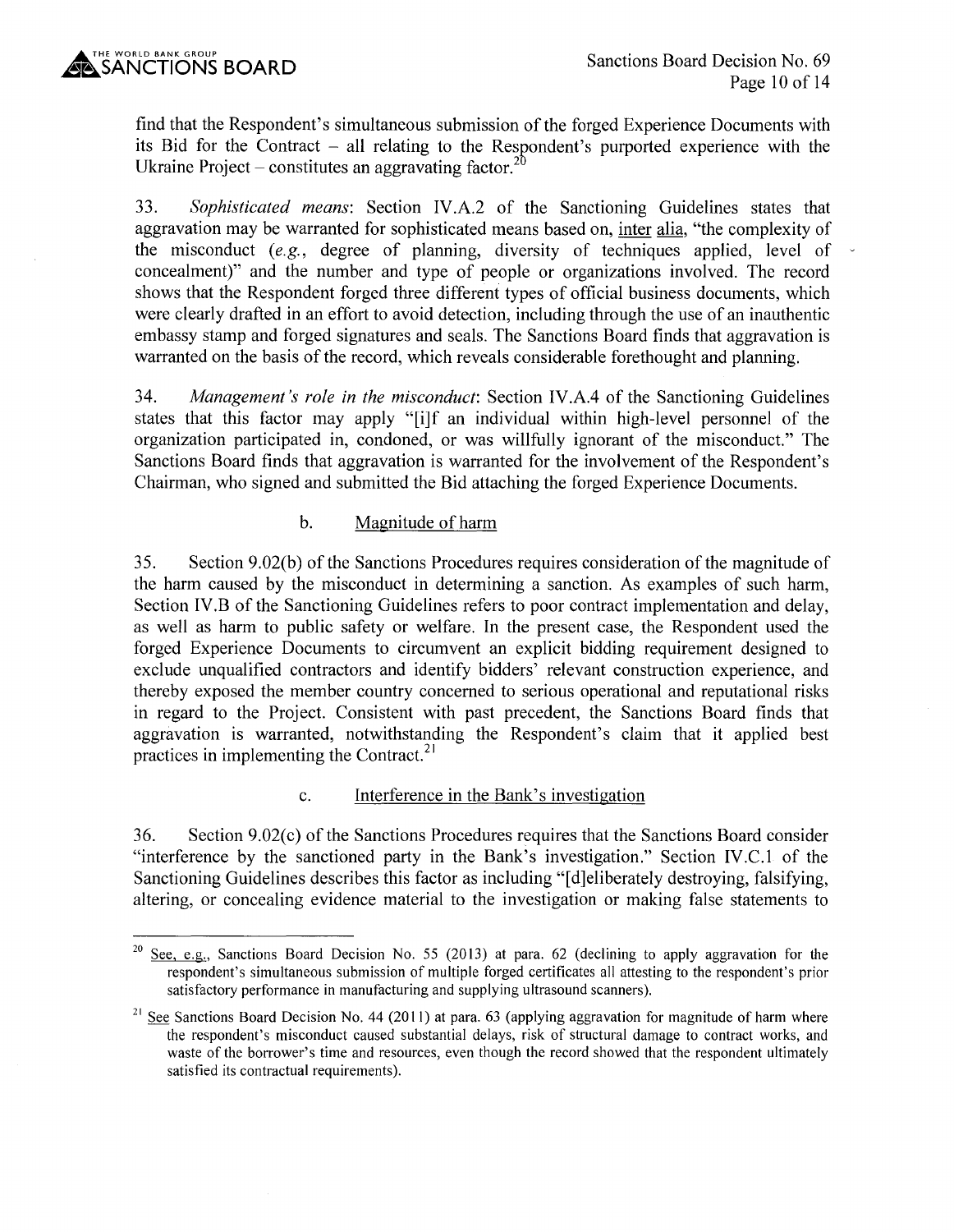investigators in order to materially impede a Bank investigation," as well as "acts intended to materially impede the exercise of the Bank's contractual rights of audit or access to information."

37. INT asserts that the Respondent's failure to respond to its questions regarding the Experience Documents is an aggravating factor. INT submits that it met with the Respondent's representatives on three separate occasions and that they repeatedly refused to respond to INT's questions about the Experience Documents; and that the Respondent's counsel failed to follow up with information as promised. However, INT does not allege that the Respondent engaged in any overt acts that interfered with INT' s investigation, which are the types of acts that the Sanctioning Guidelines suggest would warrant aggravation under this factor. Moreover, the record reveals at least a certain degree of responsiveness on the part of the Respondent. For instance, in response to INT's interview questions, the Respondent's representatives confirmed that the Respondent had submitted the experience certificate and performance bank guarantee with the Bid. With regard to document requests, INT's record of the third interview shows that the Respondent's representative provided INT "with three binders containing the documents requested by INT and listed in INT's audit letter" and that the representative "walked INT through the documents." However, the record does not reveal whether these documents relate to the misconduct at issue in this case, or to other topics addressed in INT's interviews. The Sanctions Board does not find aggravation warranted in these circumstances.

#### d. Voluntary corrective action

38. Section 9.02(e) of the Sanctions Procedures provides for mitigation "where the sanctioned party . . . took voluntary corrective action." Section V.B of the Sanctioning Guidelines identifies various examples of voluntary corrective action that may warrant mitigation, with the timing, scope, and quality of the action to be considered as potential indicia of the respondent's genuine remorse and intention to reform. A respondent bears the burden of presenting evidence to show voluntary corrective action.<sup>22</sup>

39. *Internal compliance program:* Section V.B.3 of the Sanctioning Guidelines states that mitigation may be appropriate where the record reveals the "[e]stablishment or improvement, and implementation of a corporate compliance program" by a respondent. While the Respondent asserts that it convened a shareholders' meeting to adopt a code of ethics and to endorse a compliance program, it provides no details or corroborating evidence to support a finding that the asserted measures were designed or implemented so as to improve the Respondent's bidding practices and controls, and prevent recurrence of the type of misconduct presented here.<sup>23</sup> Without prejudice to any future assessment that the World Bank Group's Integrity Compliance Officer may conduct to more fully evaluate the adequacy of the

 $22$  Sanctions Board Decision No. 45 (2011) at para. 72.

<sup>&</sup>lt;sup>23</sup> See generally Summary of World Bank Group Integrity Compliance Guidelines, available at: http://siteresources.worldbank.org/INTDOII/Resources/IntegrityComplianceGuidelines 2 1 11 web.pdf.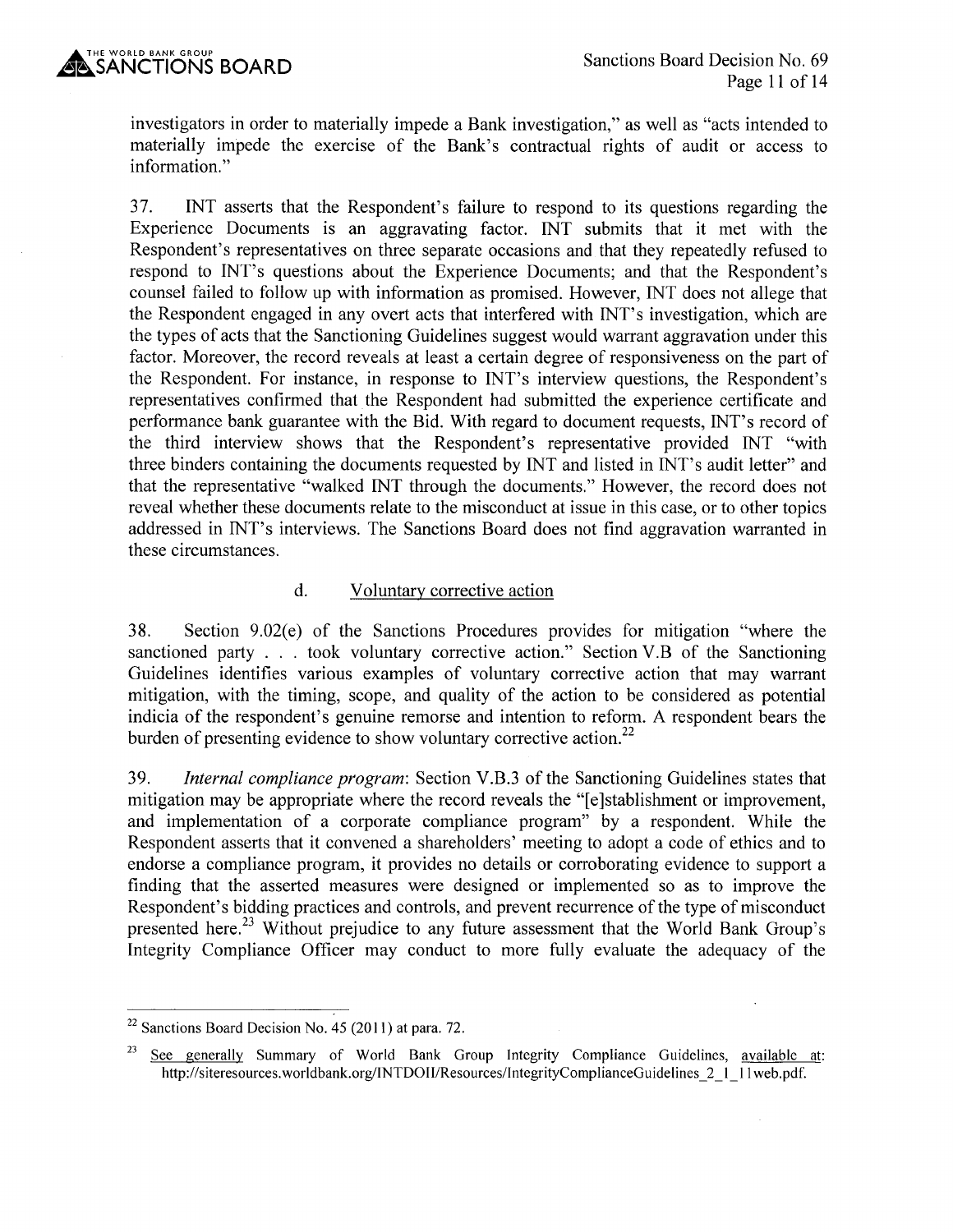Respondent's integrity compliance measures, the Sanctions Board declines to apply mitigating credit for the asserted compliance measures on the record presented.<sup>24</sup>

### e. Cooperation

40. Section 9.02(e) of the Sanctions Procedures provides for mitigation where a respondent "cooperated in the investigation or resolution of the case." Section V.C of the Sanctioning Guidelines identifies a respondent's assistance with INT's investigation and admission or acceptance of guilt or responsibility as some examples of cooperation.

41. *Assistance and/or ongoing cooperation:* Section V.C.1 of the Sanctioning Guidelines states that cooperation may take the form of assistance with INT's investigation or ongoing cooperation, with consideration of "INT's representation that the respondent has provided substantial assistance" as well as "the truthfulness, completeness, reliability of any information or testimony, the nature and extent of the assistance, and the timeliness of assistance." The Respondent submits that it fully and transparently cooperated with INT. The record reveals that the Respondent made high-level staff available for three interviews and provided INT with requested documents. As discussed above at Paragraph 37, the record reveals a certain degree of responsiveness on the part of the Respondent at its interviews, though it is not clear whether the documents that the Respondent provided to INT relate to these sanctions proceedings. The Sanctions Board finds that the record does not show sufficient cooperation to warrant mitigation.

42. *Admission or acceptance of guilt or responsibility:* Section V.C.3 of the Sanctioning Guidelines recognizes cooperation in the form of a respondent's admission or acceptance of guilt or responsibility, with the condition that early admissions or acceptance should be given more weight than admissions or acceptance coming later in the investigation or sanctions proceedings. The Respondent expresses general remorse "for the current situation," but does not specifically refer to the misrepresentations in the Bid or accept responsibility for any fraudulent practices. The Sanctions Board thus declines to apply mitigation under this factor. <sup>25</sup>

## f. Period of temporary suspension

43. Pursuant to Section 9.02(h) of the Sanctions Procedures, the Sanctions Board takes into account the period of the Respondent's temporary suspension since the EO's issuance of the Notice on August 15, 2012.

<sup>&</sup>lt;sup>24</sup> See Sanctions Board Decision No. 61 (2013) at para. 42 (declining to apply mitigation for the respondents' asserted improvements to their bid preparation process where the respondents provided no detailed description or corroborating evidence to support a finding that the asserted measures were adopted and implemented).

<sup>&</sup>lt;sup>25</sup> See Sanctions Board Decision No. 52 (2012) at para. 43 (declining to apply mitigation where the respondent acknowledged that it submitted a false bid security, expressed apologies and regrets for the inconvenience its misrepresentation may have caused the Bank, but failed to accept responsibility for the fraudulent practices, instead asserting that it was an innocent victim of circumstance).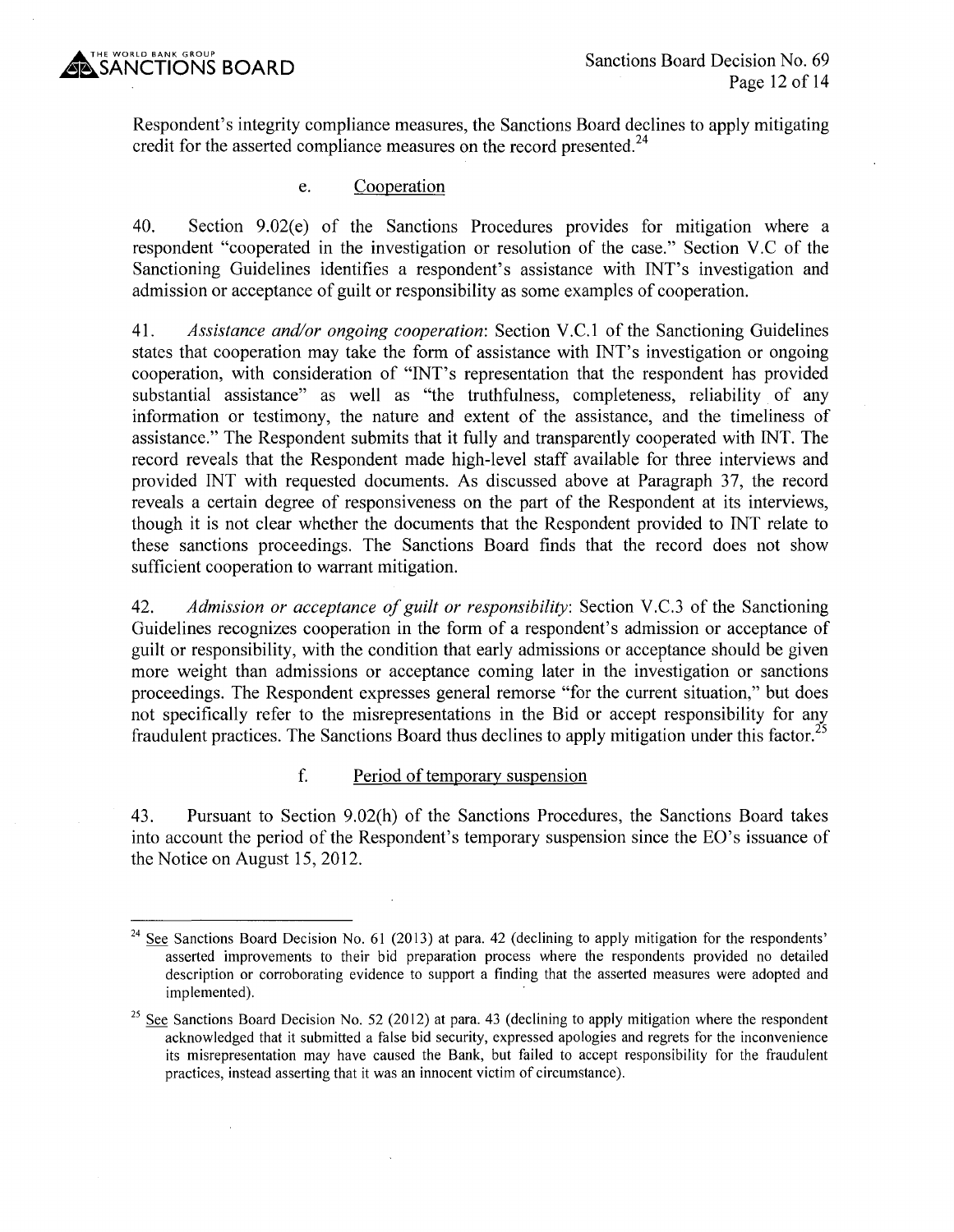## g. Other consideration

44. Under Section 9.02(i) of the Sanctions Procedures, the Sanctions Board may consider "any other factor" that it "reasonably deems relevant to the sanctioned party's culpability or responsibility in relation to the Sanctionable Practice."

45. *Non-cooperation in sanctions proceedings:* The Sanctions Board finds that the Respondent's failure to acknowledge any responsibility for or knowledge of the fraudulent practice, despite credible evidence indicating that the Respondent did not execute the Ukraine Project as claimed in the forged Experience Documents, demonstrates a lack of candor in these sanctions proceedings that warrants aggravation.<sup>26</sup>

### **D. Determination of Liability and Appropriate Sanction**

46. Considering the full record and all of the factors discussed above, the Sanctions Board determines that the Respondent, together with any entity that is an Affiliate directly or indirectly controlled by the Respondent, shall be, and hereby declares that it is, ineligible to (i) be awarded or otherwise benefit from a Bank-financed contract, financially or in any other manner; (ii) be a nominated sub-contractor, consultant, manufacturer or supplier, or service provider of an otherwise eligible firm being awarded a Bank-financed contract; and (iii) receive the proceeds of any loan made by the Bank or otherwise participate further in the preparation or implementation of any Bank-Financed Projects, provided, however, that after a minimum period of ineligibility of five (5) years and six (6) months, the Respondent may be released from ineligibility only if it has, in accordance with Section 9.03 of the Sanctions Procedures, adopted and implemented an effective integrity compliance program in a manner satisfactory to the World Bank Group. This sanction is imposed on the Respondent for a fraudulent practice as defined in Paragraph  $1.15(a)(ii)$  of the January 1999 Procurement Guidelines.

47. The ineligibility shall extend across the operations of the World Bank Group. The Bank will also provide notice of this declaration of ineligibility to the other multilateral development banks ("MDBs") that are party to the Agreement for Mutual Enforcement of Debarment Decisions (the "Cross-Debarment Agreement") so that they may determine whether to enforce the declaration of ineligibility with respect to their own operations in

See Sanctions Board Decision No. 63 (2014) at para. 121 (applying aggravation for two respondents' persistent and implausible denials of any responsibility for or knowledge of the corrupt scheme, despite substantial evidence to the contrary).